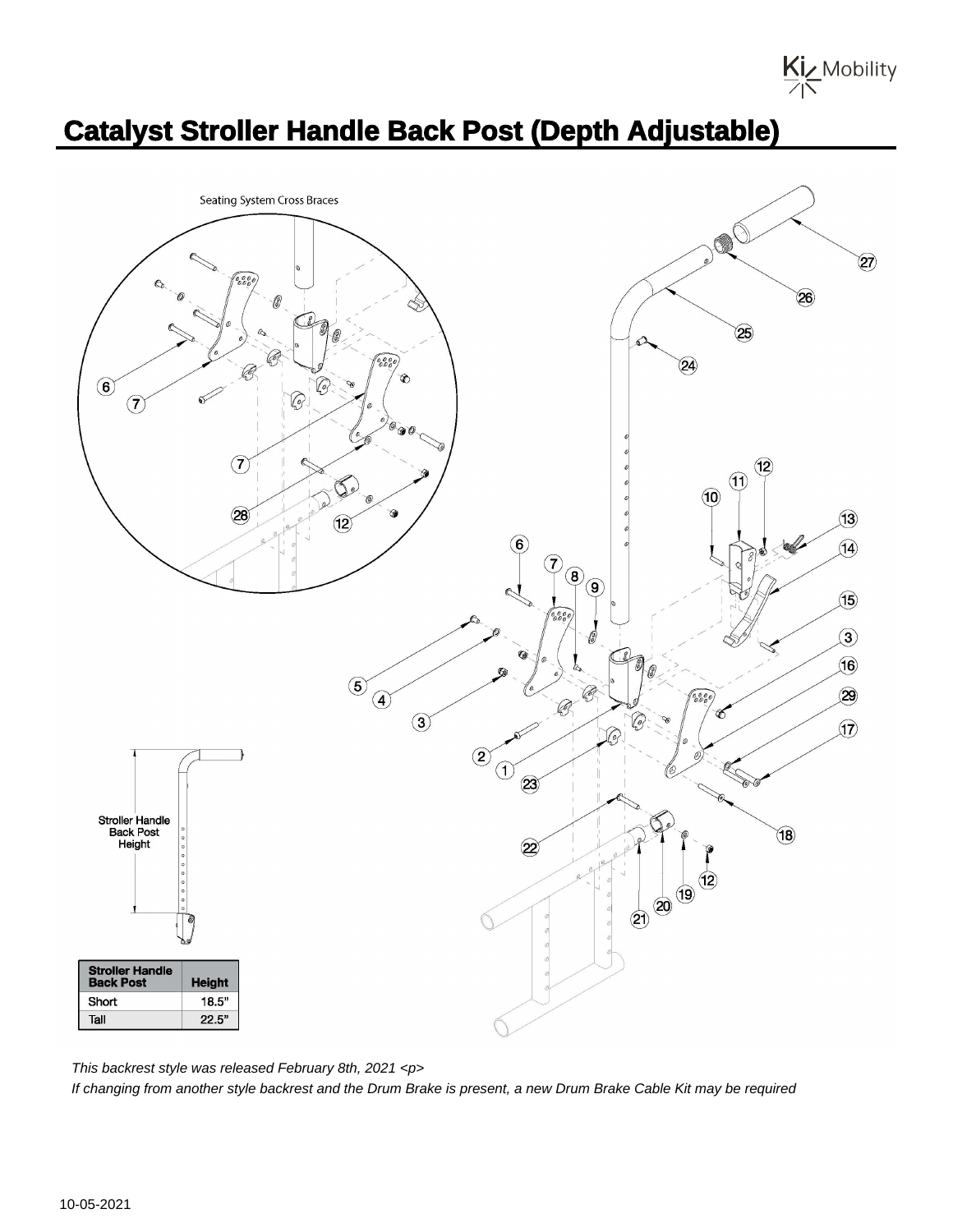| <b>Item Number</b>                              | <b>Part Number</b> | <b>Description</b>                                                                                                                                                                                                                                                                                                                                                                                                      | Quantity | <b>Retail</b> |
|-------------------------------------------------|--------------------|-------------------------------------------------------------------------------------------------------------------------------------------------------------------------------------------------------------------------------------------------------------------------------------------------------------------------------------------------------------------------------------------------------------------------|----------|---------------|
| 1-15, 16a, 17-<br>20, 22-24, 25a,<br>26, 27, 29 | 112597             | Stroller Handle Back Post with Grip Assembly<br>with All Hardware, for Std Cross Braces, Short,<br><b>Left Side</b><br>If chair was invoiced with backrest code 50BOP032, new<br>backcanes are not required to retrofit the drum brake. If<br>chair was invoiced with backrest code 50BOP010, a<br>complete backrest retrofit to this Depth Adjustable Back<br>design is required in order to retrofit the drum brake.  |          | \$177.10      |
| 1-15, 16b, 17-<br>20, 22-24, 25a,<br>26, 27, 29 | 112598             | Stroller Handle Back Post with Grip Assembly<br>with All Hardware, for Std Cross Braces, Short,<br><b>Right Side</b><br>If chair was invoiced with backrest code 50BOP032, new<br>backcanes are not required to retrofit the drum brake. If<br>chair was invoiced with backrest code 50BOP010, a<br>complete backrest retrofit to this Depth Adjustable Back<br>design is required in order to retrofit the drum brake. | 1        | \$177.10      |
| 1-15, 16a, 17-<br>20, 22-24, 25b,<br>26, 27, 29 | 112599             | Stroller Handle Back Post with Grip Assembly<br>with All Hardware, for Std Cross Braces, Tall, Left<br>Side<br>If chair was invoiced with backrest code 50BOP032, new<br>backcanes are not required to retrofit the drum brake. If<br>chair was invoiced with backrest code 50BOP010, a<br>complete backrest retrofit to this Depth Adjustable Back<br>design is required in order to retrofit the drum brake.          | 1        | \$177.10      |
| 1-15, 16b, 17-<br>20, 22-24, 25b,<br>26, 27, 29 | 112600             | Stroller Handle Back Post with Grip Assembly<br>with All Hardware, for Std Cross Braces, Tall,<br><b>Right Side</b><br>If chair was invoiced with backrest code 50BOP032, new<br>backcanes are not required to retrofit the drum brake. If<br>chair was invoiced with backrest code 50BOP010, a<br>complete backrest retrofit to this Depth Adjustable Back<br>design is required in order to retrofit the drum brake.  | 1        | \$177.10      |
| $1-15, 17-20,$<br>22-24, 25a, 26,<br>27, 28     | 112601             | Stroller Handle Back Post with Grip Assembly<br>with All Hardware, for Seating Cross Braces,<br><b>Short</b><br>If chair was invoiced with backrest code 50BOP032, new<br>backcanes are not required to retrofit the drum brake. If<br>chair was invoiced with backrest code 50BOP010, a<br>complete backrest retrofit to this Depth Adjustable Back<br>design is required in order to retrofit the drum brake.         | 1        | \$181.84      |
| 1-15, 17-20,<br>22-24, 25b, 26, I<br>27, 28     | 112602             | Stroller Handle Back Post with Grip Assembly<br>with All Hardware, for Seating Cross Braces, Tall<br>If chair was invoiced with backrest code 50BOP032, new<br>backcanes are not required to retrofit the drum brake. If<br>chair was invoiced with backrest code 50BOP010, a<br>complete backrest retrofit to this Depth Adjustable Back<br>design is required in order to retrofit the drum brake.                    |          | \$181.84      |
| 24, 25a, 26, 27                                 | 506811             | Stroller Handle Back Post with Grip Assembly,<br>Short<br>If chair was invoiced with backrest code 50BOP032, new<br>backcanes are not required to retrofit the drum brake. If<br>chair was invoiced with backrest code 50BOP010, a<br>complete backrest retrofit to this Depth Adjustable Back<br>design is required in order to retrofit the drum brake.                                                               | 1        | \$49.67       |
| 24, 25b, 26, 27                                 | 506812             | Stroller Handle Back Post with Grip Assembly,<br>Tall<br>If chair was invoiced with backrest code 50BOP032, new<br>backcanes are not required to retrofit the drum brake. If<br>chair was invoiced with backrest code 50BOP010, a<br>complete backrest retrofit to this Depth Adjustable Back<br>design is required in order to retrofit the drum brake.                                                                | 1        | \$49.67       |
| 1-15, 16a, 17-<br>20, 22-23, 29                 | 112603             | Depth Adjustable Backrest Hardware Assembly,<br>for Std Cross Braces, Left Side                                                                                                                                                                                                                                                                                                                                         | 1        | \$133.60      |
| 1-15, 16b, 17-<br>20, 22-23, 29                 | 112604             | Depth Adjustable Backrest Hardware Assembly,<br>for Std Cross Braces, Right Side                                                                                                                                                                                                                                                                                                                                        | 1        | \$133.60      |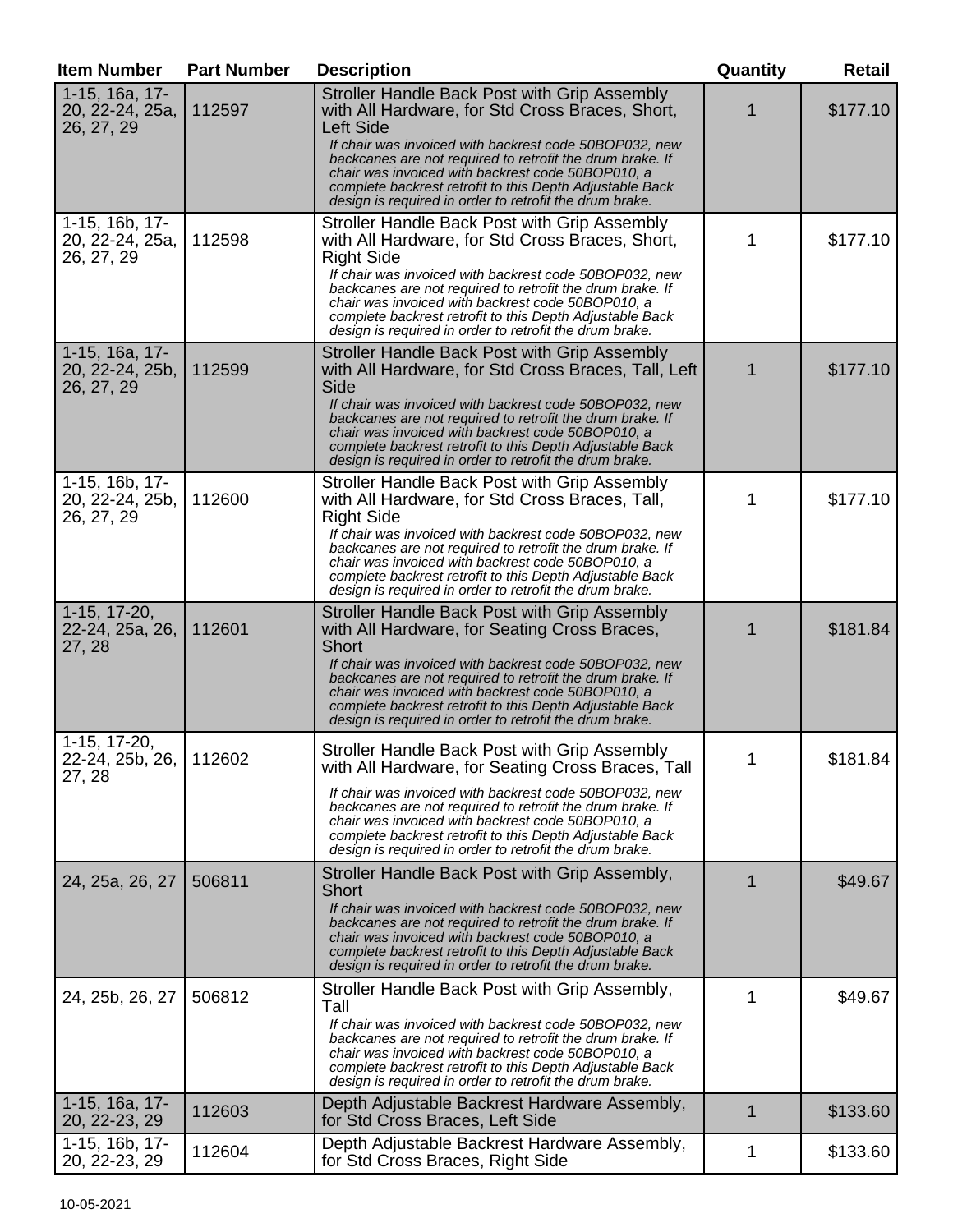| <b>Item Number</b>        | <b>Part Number</b> | <b>Description</b>                                                                                                                      | Quantity       | Retail   |
|---------------------------|--------------------|-----------------------------------------------------------------------------------------------------------------------------------------|----------------|----------|
| 1-15, 17-20,<br>22-23, 28 | 112605             | Depth Adjustable Backrest Hardware Assembly,<br>for Seating Cross Braces, One Side                                                      | 1              | \$138.33 |
| 1-15, 17-20,<br>22-23, 28 | 112606             | Depth Adjustable Backrest Hardware Assembly,<br>for Seating Cross Braces, PAIR                                                          | 1              | \$276.66 |
| 1, 9                      | 503834             | Cover Plate, Latch Insert Kit                                                                                                           | 1              | \$25.33  |
| $\overline{2}$            | 100797             | M6 x 40 BHCS BLK ZC                                                                                                                     | 1              | \$1.05   |
| 3                         | 100558             | M6 NYL INS Domed Cap L/N ZC                                                                                                             | 3              | \$1.05   |
| 4                         | 101701             | Washer 3.315/.350 x .425/.525 x .059/.067 18-8<br>F/W                                                                                   | 1              | \$2.63   |
| 5                         | 101184             | M6 x 10 BTN SHCS BLKZC w/Patch                                                                                                          | $\mathbf{1}$   | \$1.58   |
| 6                         | 100670             | M6 x 45 BTN SHCS BLK ZC                                                                                                                 | 1              | \$1.58   |
| 7                         | 111833             | Depth Adjustable Back Plate, Folding                                                                                                    | 1              | \$23.21  |
|                           |                    | Use quantity 1 per side if standard cross braces are<br>present. Use quantity 2 per side if seating system cross<br>braces are present. |                |          |
| 8                         | 101818             | M4 x 10 FHCS BLKZC w/Patch                                                                                                              | $\overline{2}$ | \$1.05   |
| 9                         | 001897             | Washer, Dual, PSA                                                                                                                       | 2              | \$2.09   |
| 10                        | 102694             | Dowel Pin, M5 X 24, Blk Zn                                                                                                              | 1              | \$1.58   |
| 11                        | 001895             | Latch Insert, Folding Backrest                                                                                                          | 1              | \$6.60   |
| 12                        | 100658             | M6 Nylock Nut Blk Zn                                                                                                                    | $\overline{2}$ | \$1.05   |
|                           |                    | Use quantity 2 per side if standard cross braces are<br>present. Use quantity 4 per side if seating system cross<br>braces are present. |                |          |
| 13                        | 001896             | Spring, Backrest Latch                                                                                                                  | 1              | \$0.53   |
| 14                        | 001893             | Latch Lever, Backrest                                                                                                                   | 1              | \$13.34  |
| 15                        | 002513             | Threaded Barrel, 5mm OD x M4                                                                                                            | 1              | \$1.94   |
| 16a                       | 111835             | Depth Adjustable Back Plate, Inner, Folding, Left                                                                                       | 1              | \$23.21  |
|                           |                    | Only used when standard cross braces are present                                                                                        |                |          |
| 16 <sub>b</sub>           | 111834             | Depth Adjustable Back Plate, Inner, Folding,<br>Right<br>Only used when standard cross braces are present                               | $\mathbf 1$    | \$23.21  |
| 17                        | 003284             | Binding Post, 8mm x 40mm x M6                                                                                                           | 1              | \$1.46   |
| 18                        | 101592             | M6 x 45 CLS10.9 DIN7991 FHCS BLKZC                                                                                                      | $\overline{2}$ | \$2.63   |
| 19                        | 100746             | M6 Flat Washer Blk Zn                                                                                                                   | 1              | \$1.58   |
| 20                        | 113140             | Tube Spacer .88 x .083<br>Replacement for part number 001230                                                                            | $\overline{2}$ | \$3.37   |